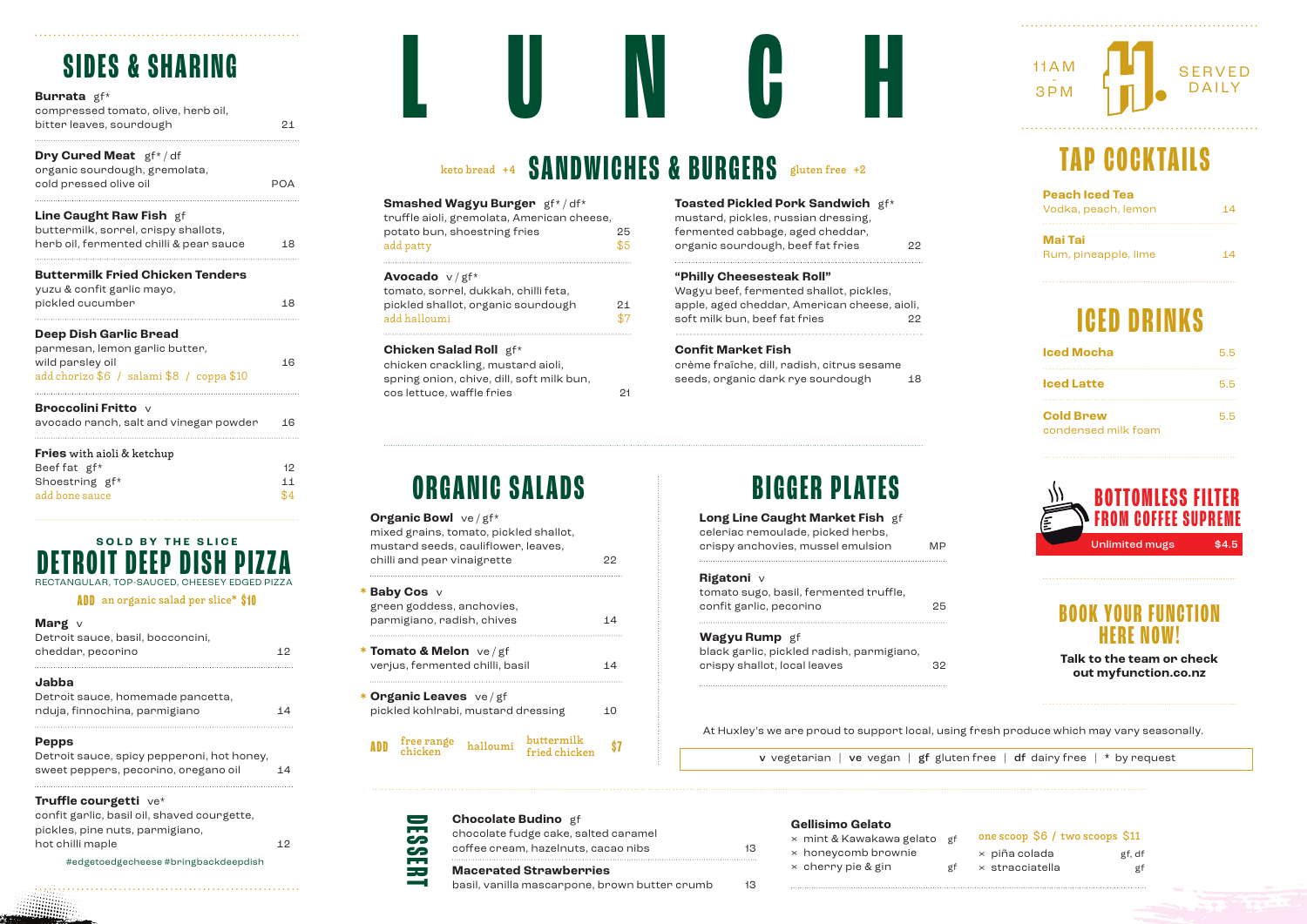# DXLEY'S

# **SHARE PLATES**

| <b>Line Caught Raw Fish gf</b>                                        |     |
|-----------------------------------------------------------------------|-----|
| buttermilk, sorrel, crispy shallots,                                  |     |
| herb oil, fermented chilli & pear sauce                               | 18  |
| <b>Buttermilk Fried Chicken Tenders</b><br>yuzu & confit garlic mayo, |     |
| pickled cucumber                                                      | 18  |
| <b>Dry Cured Meat</b> gf*/df<br>organic sourdough, gremolata,         |     |
| cold pressed olive oil                                                | POA |
| <b>Broccolini Fritto</b> v                                            |     |
| avocado ranch, salt and vinegar powder                                | 16  |
| <b>Burrata</b> gf*<br>compressed tomato, olive, herb oil,             |     |
| bitter leaves, sourdough                                              | 21  |
|                                                                       |     |

## RECTANGULAR, TOP-SAUCED, CHEESEY EDGED PIZZA **DETROIT DEEP DISH PIZZA SOLD BY THE SLICE**

**ADD** an organic salad per slice\* **\$10**

### **Marg** v

| Detroit sauce, basil, bocconcini,<br>cheddar, pecorino                                                                     | 12 |
|----------------------------------------------------------------------------------------------------------------------------|----|
| Jabba<br>Detroit sauce, homemade pancetta,<br>nduja, finnochina, parmigiano                                                | 14 |
| <b>Pepps</b><br>Detroit sauce, spicy pepperoni, hot honey,<br>sweet peppers, pecorino, oregano oil                         | 14 |
| Truffle courgetti ve<br>confit garlic, basil oil, shaved courgette,<br>pickles, pine nuts, parmigiano,<br>hot chilli maple | 12 |

# **LARGE PLATES**

| Long Line Caught Market Fish gf<br>celeriac remoulade, picked herbs,<br>crispy anchovies, mussel emulsion | 34 | <b>Organic Chicken Breast gf*</b><br>nduja butter sauce, pickled kohlrabi,<br>crispy layered potato, local leaves | 36 |
|-----------------------------------------------------------------------------------------------------------|----|-------------------------------------------------------------------------------------------------------------------|----|
| <b>Wagyu Rump</b><br>black garlic, pickled radish,<br>parmigiano, crispy shallot                          | 35 | <b>Rigatoni</b> $v/ve^*/df^*$<br>tomato sugo, basil, fermented truffle,<br>confit garlic, pecorino                | 30 |

**Manawatu Braised Lamb Shoulder** bone sauce, pickled mustard seeds, basil oil 75 **DESIGNED FOR SHARING**

**ADD** 2 sides for **\$20**

# **ON THE SIDE**

## **Roast Potatoes** wild garlic butter, chive, mustard 14 **Fries** with aioli & ketchup beef fat 12 shoestring 11<br>add bone sauce 34 add bone sauce **Baby Cos** v \* green goddess, anchovies, parmigiano, radish, chives 14 **Tomato & Melon** ve / gf \* verjus, fermented chilli, basil 14 **Organic Leaves** ve / gf \* Pickled kohlrabi, mustard dressing 10

# **DESSER**

| <b>Chocolate Budino</b> gf<br>chocolate fudge cake, salted caramel<br>coffee cream, hazelnuts, cacao nibs<br>13 |        |    |
|-----------------------------------------------------------------------------------------------------------------|--------|----|
| <b>Macerated Strawberries</b><br>basil, vanilla mascarpone,                                                     |        |    |
| brown butter crumb                                                                                              |        | 13 |
| Gellisimo Gelato                                                                                                |        |    |
| × mint & Kawakawa gelato<br>$\times$ honeycomb brownie                                                          | ₫f     |    |
| $\times$ cherry pie & gin                                                                                       | gf     |    |
| $\times$ piña colada                                                                                            | gf, df |    |
| $\times$ stracciatella                                                                                          | gf     |    |
| one scoop \$6 / two scoops \$11                                                                                 |        |    |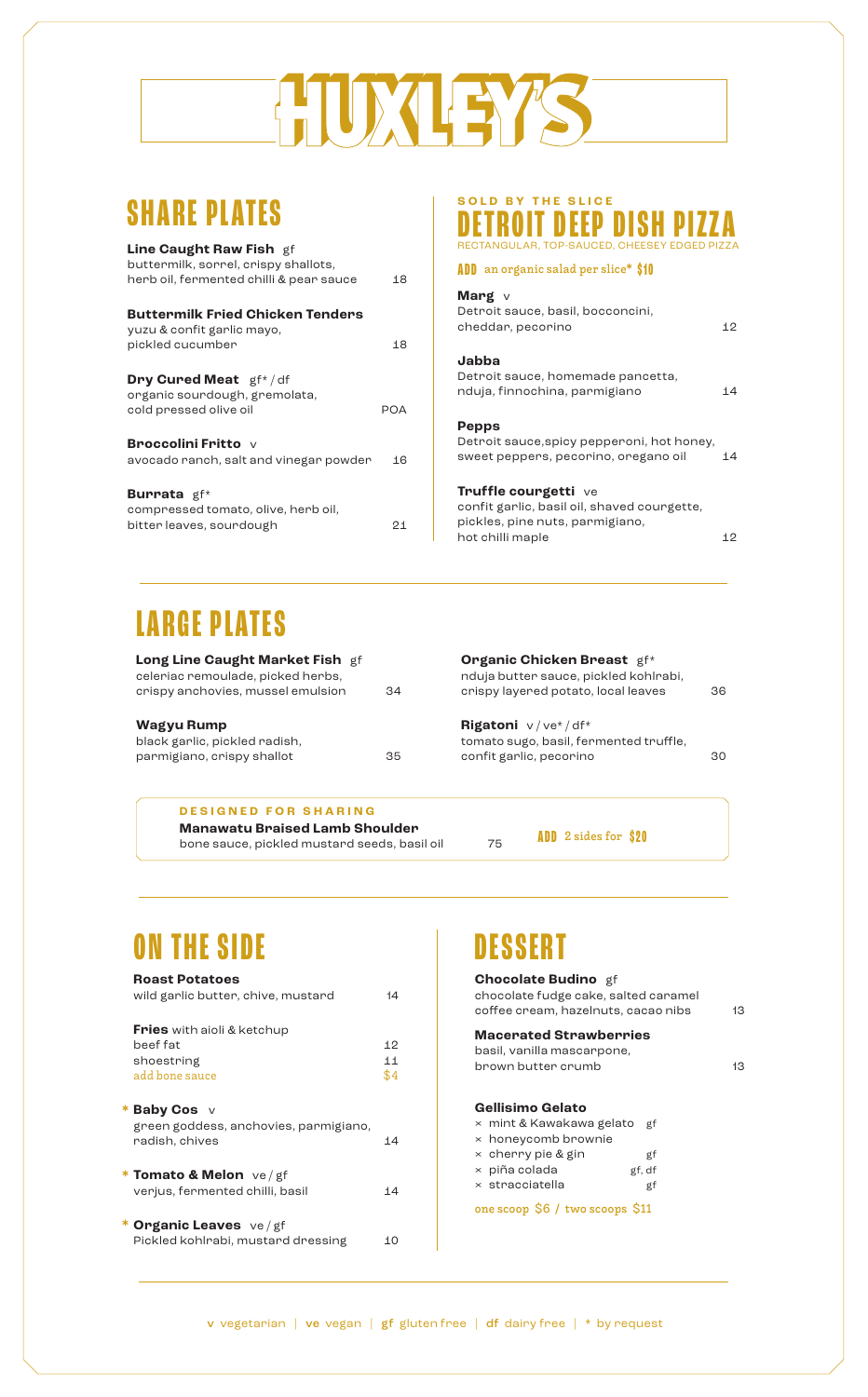# **BREAKFA THE SERVED DAILY**

| Shelly Bay organic sourdough<br>cultured butter, preserves                                                         | 8  |
|--------------------------------------------------------------------------------------------------------------------|----|
| Eggs on toast gf*<br>scrambled, poached or fried<br>keto bread \$4 / gluten free \$2                               | 12 |
| <b>Crispy layered potato</b> $v/gf$<br>butter sauce, pickled shallot, rocket, herb oil,<br>pecorino, poached eggs  | 21 |
| Gingerbread granola v<br>market fruit, Zany Zeus organic yoghurt,<br>Ōtaki honey                                   | 18 |
| <b>Smoked salmon</b> gf*<br>organic sourdough, Zany Zeus crème fraîche,<br>local herbs, pickled kohlrabi, herb oil | 22 |
| Avocado v/gf*<br>tomato, sorrel, dukkah, chilli feta,<br>pickled shallot, organic sourdough                        | 21 |
| <b>Crispy hash potato</b> gf*<br>pickled pork, harissa, spinach, pickles,<br>poached egg                           | 22 |
| Baked French toast gf*/df*/v                                                                                       |    |

# **SIDES**

فسيطوع والمراجع والمحارب

| bacon                                   |   |
|-----------------------------------------|---|
| halloumi                                | 7 |
| confit mushrooms                        | 6 |
| creamy spinach                          | 6 |
| smoked salmon                           | 8 |
| $1/2$ avocado                           | ഒ |
| confit tomato                           | ഒ |
| two eggs<br>scrambled, fried or poached | ഒ |
| sourdough                               |   |



**BREAKFAST**

confit blood orange, almond brittle,

citrus mascarpone, Ōtaki honey 22

 $$5$$   $$MAGIC$  and  $$^{58}$  and  $$^{58}$  meak fact densition should b the Do Some Good chanity. You This dish is your donation to school kids in Wellington that go to school without food in their bellies. breakfast donation, through the Do Some Good charity. Your Magic breakfast will feed a kid for up to 5 days with healthy breakfasts, helping them enjoy school, stay focussed and learn more. Thank you for doing some good in your community.

At Huxley's we are proud to support local, using fresh produce which may vary seasonally.

. . . . . . . . . . . . . . . . . . .

v vegetarian | ve vegan | gf gluten free | df dairy free | \* by request